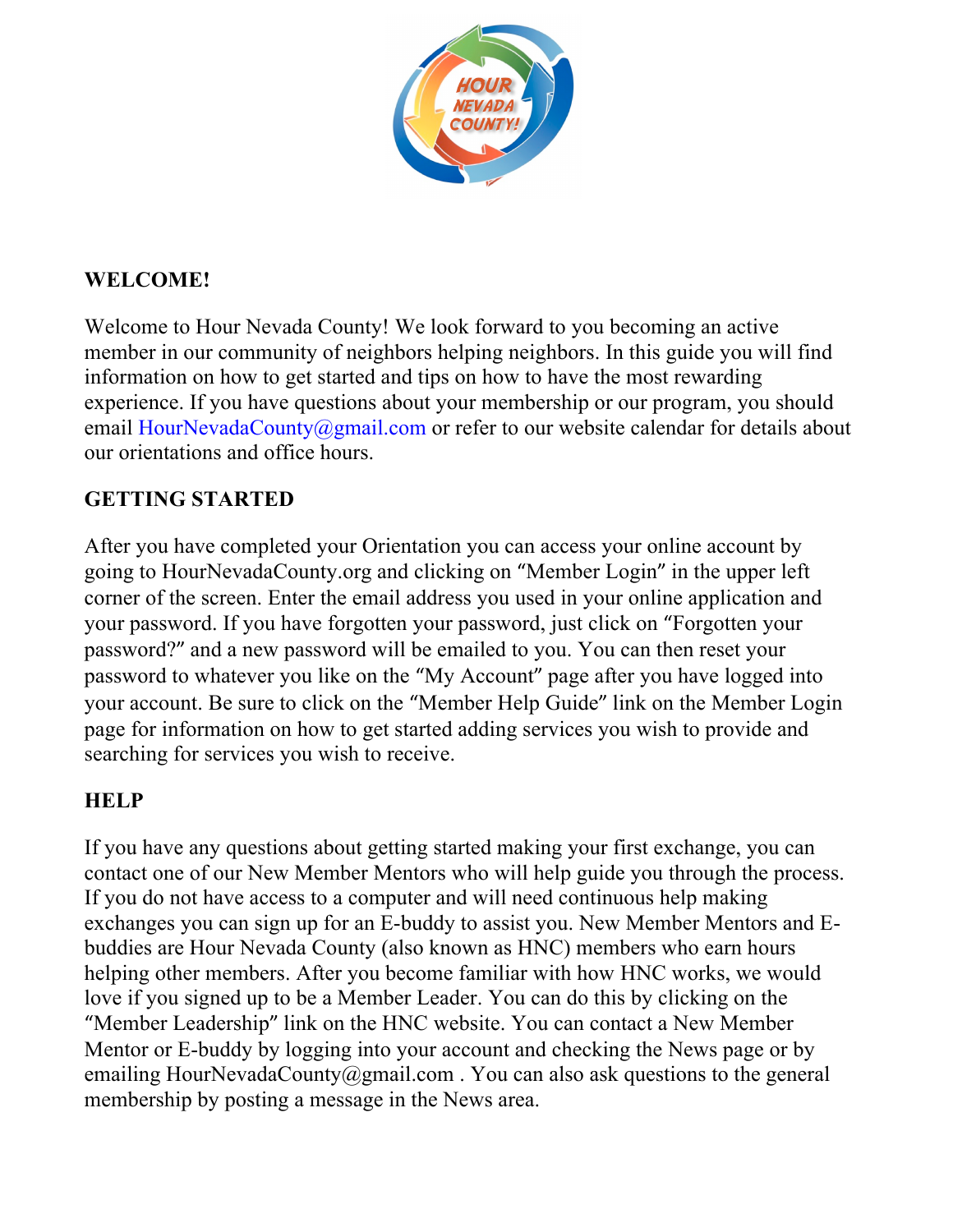# **WHAT IS A SERVICE EXCHANGE?**

Hour Nevada County is a community service exchange of neighbors helping neighbors where everyone's time is equal, no matter what service is being provided. The IRS has issued multiple local rulings that time based service exchanges are tax-exempt (unlike barter which counts as taxable income). They have given three reasons for this status:

> 1. An hour is always an hour. Everyone's time is equal regardless of what service is provided.

2. The hours you earn are backed only by a moral obligation and are not legally binding. We do not guarantee that you will be able to spend the hours you have earned getting the service you want. We are a network of neighbors helping each other based on trust; we believe we can all get what we need if we share what we have, our time and our talents. There are hundreds of services available and the exchange is constantly growing and changing as new members join. The more people who actively participate, the stronger the exchange becomes and the more likely you will get the service you need, so invite your friends and neighbors and the people you do business with to join. If you can't find the service you need, go out and recruit someone to join who has the talent you are looking for, you can earn hours doing so.

3. Their purpose is charitable. Neighbors helping each other enhances individual's lives and builds stronger communities.

As a member of HNC you are agreeing to participate at your own risk and hold HNC harmless. HNC does not guarantee or warrantee the fitness, safety, or quality of work for any of its members. As a member of HNC you assume the risk of injury, harm, or damage in connection with providing or receiving service through HNC. As a member of HNC you are agreeing to hold HNC harmless from any and all liability, actions, claims, and damages of any kind, including those caused by or arising from negligence, for injury to person or property.

#### **WHAT IS HOUR NEVADA COUNTY?**

The first time bank was started by a group of women in Saint Louis at Grace Hill Settlement. They coined the four original core values. Dr. Edgar Cahn added the fifth (Respect), and has been a spokesperson for time banking. He coined the phrases Timebank and Time Dollar.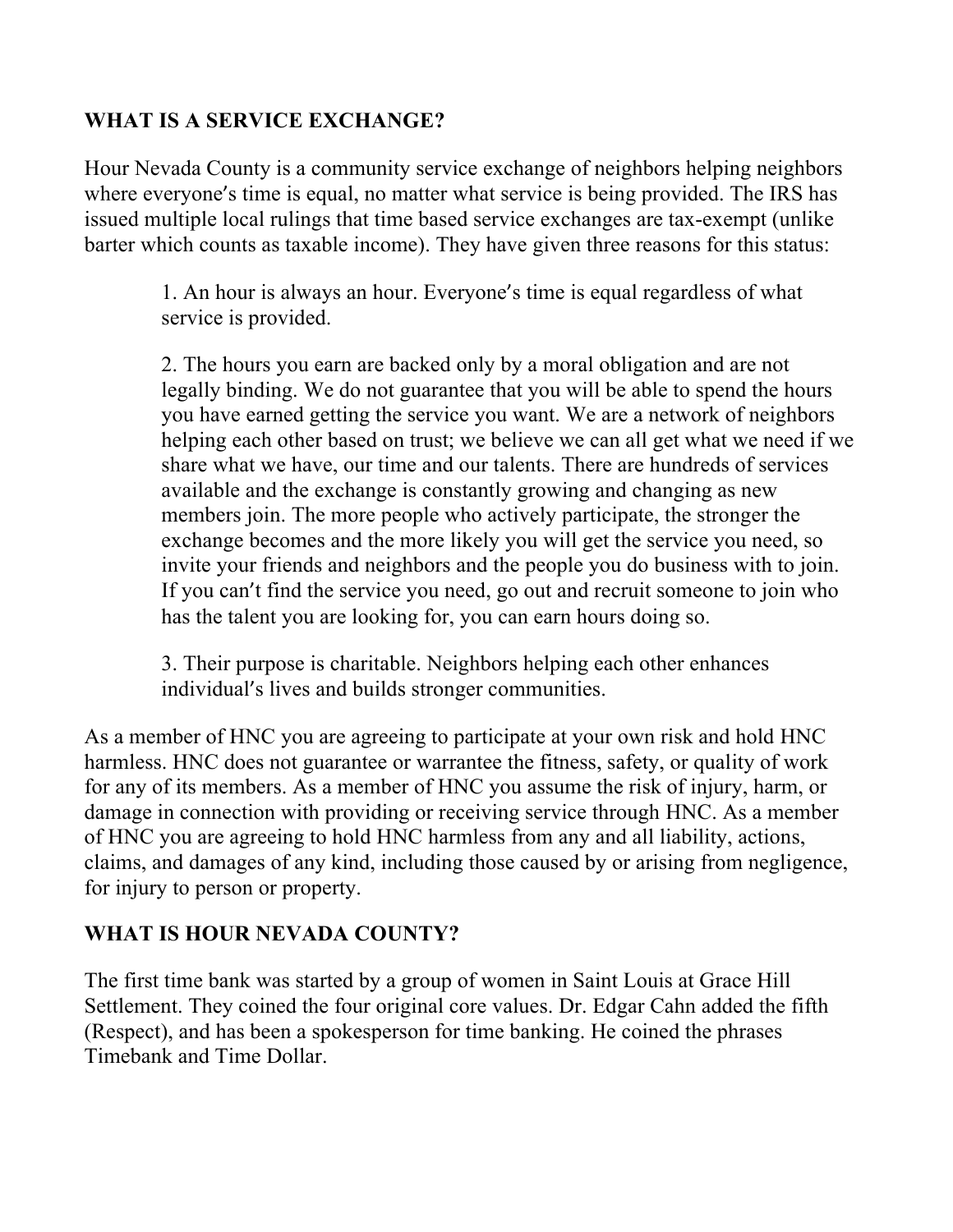1. An hour is always an hour. Everyone's time is equal regardless of what service is provided.

2. The hours you earn are backed only by a moral obligation and are not legally binding. We do not guarantee that you will be able to spend the hours you have earned getting the service you want. We are a network of neighbors helping each other based on trust; we believe we can all get what we need if we share what we have, our time and our talents. There are hundreds of services available and the exchange is constantly growing and changing as new members join. The more people who actively participate, the stronger the exchange becomes and the more likely you will get the service you need, so invite your friends and neighbors and the people you do business with to join. If you can't find the service you need, go out and recruit someone to join who has the talent you are looking for, you can earn hours doing so.

3. Their purpose is charitable. Neighbors helping each other enhances individual's lives and builds stronger communities.

As a member of Hour Exchange Portland you are agreeing to participate at your own risk and hold Hour Exchange Portland harmless. Hour Exchange Portland does not guarantee or warrantee the fitness, safety, or quality of work for any of its members. As a member of Hour Exchange Portland you assume the risk of injury, harm, or damage in connection with providing or receiving service through Hour Exchange Portland. As a member of Hour Exchange Portland you are agreeing to hold Hour Exchange Portland harmless from any and all liability, actions, claims, and damages of any kind, including those caused by or arising from negligence, for injury to person or property.

#### **OUR CORE VALUES**

The first time bank was started by a group of women in Saint Louis at Grace Hill Settlement. They coined the four original core values. Dr. Edgar Cahn added the fifth (Respect), and has been a spokesperson for time banking. He coined the phrases Timebank and Time Dollar.

> **Equality:** At the heart of every time exchange is equality. An hour is an hour, regardless of the service. Our time is priceless. When it comes down to it, time is all we have. We believe all people are created equal,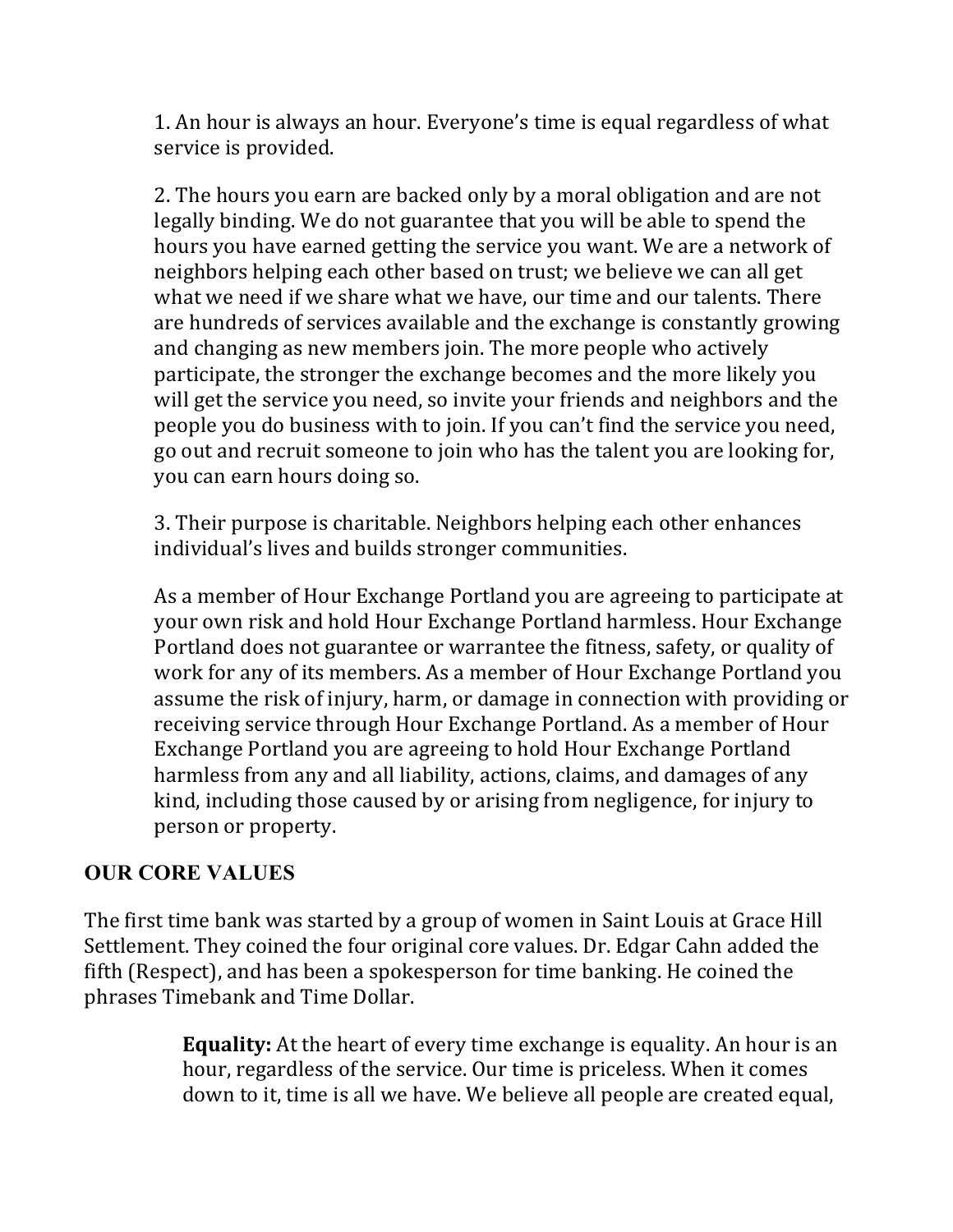and so is our time. Everyone has value, everyone's time is equal, and everyone has something to offer.

**Redefining Work:** Work is beyond price. Work must be redefined to include all of the activities it takes to sustain families, neighborhoods and communities, to help democracy work and to advance social justice. This kind of work needs to be honored. The real economy is people. We value the work it takes to make healthy children, a healthy community, and a sustainable future. Work should be redefined as something joyful, and we should spend as much time as we can doing what we love. Many of the services members provide are things they would like to spend their time doing more of. Hour Exchange frees up time for you, giving you more time to do the things you enjoy. For example, giving a neighbor a ride to the grocery store doesn't need to take up anymore time than you normally would spend and you can use the hours you earn getting someone to help you with something you don't enjoy doing, don't know how to do, or can't do yourself. We all know chores go quicker with a helping hand, and working together can feel like play.

**Assets:** We are all assets. Every human being has something of value to contribute. Even members who are homebound have even earned hours by offering the service of prayer or telling funny stories. We recognize that the world takes all kinds of people, and all kinds of knowledge. Many people have talents that they do not even realize, skills they may take for granted that someone else may wish to utilize. We empower people to grow their abilities and learn new skills, to stop limiting ourselves by thinking of what we can't, and to imagine the possibilities of what we can accomplish together.

**Reciprocity:** Helping works better as a two way street. The question, "How can I help you?" needs to be changed to, "How can we help each other build the world we both want to live in?" It is a gift to have the ability to help someone, and we should not rob others of that gift by saying there is nothing that anyone can do for me. There is no shame in asking for help, for when we come together with like purpose, the sum becomes greater than the whole. We are all stronger together, as Aesop said: united we stand, divided we fall.

Respect: Everyone matters. We must respect where people are in the moment, not where we hope they will be at some future point. Through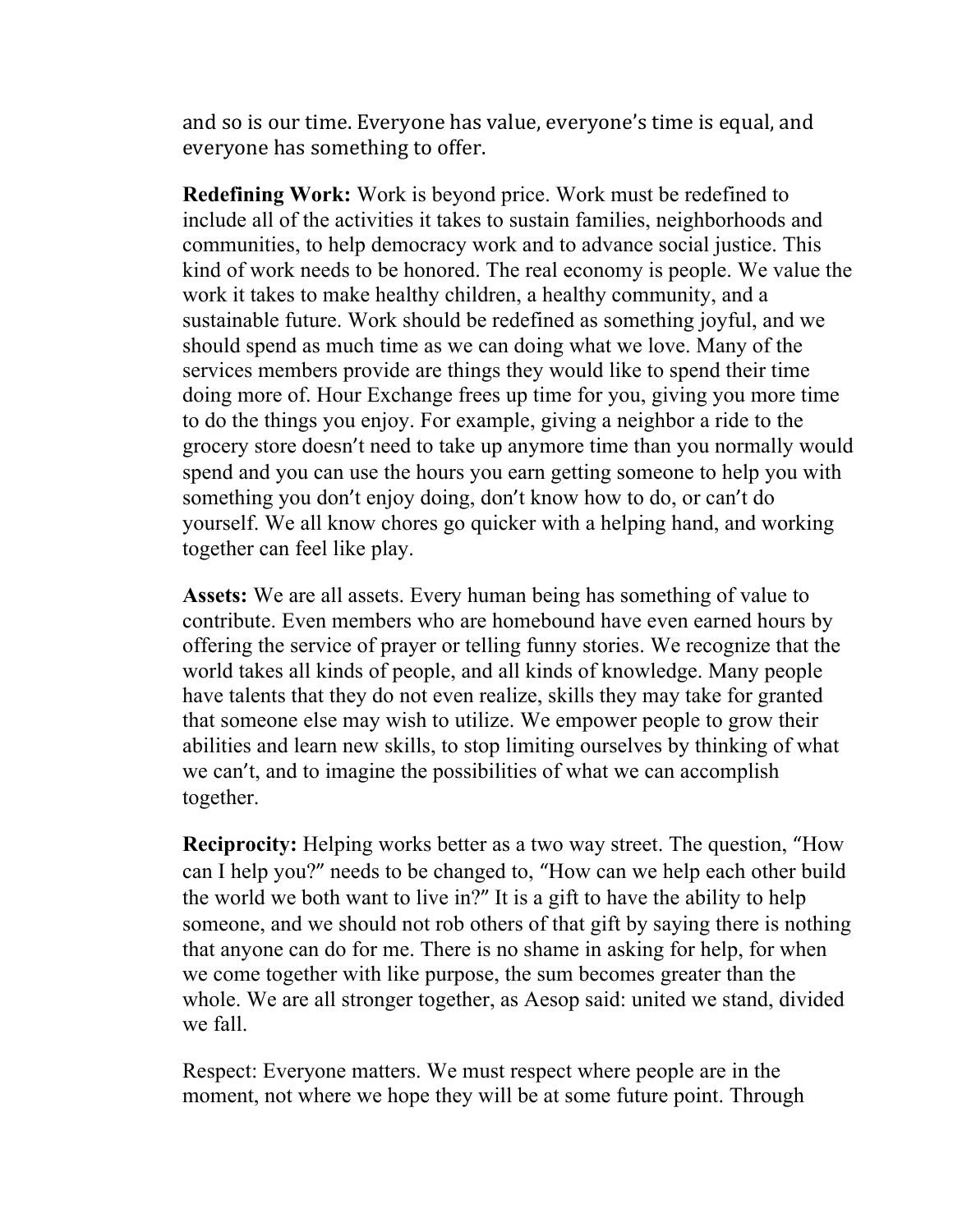reciprocity we respect ourselves and each other. No one is above another and no one is a burden, we are all givers and receivers, teachers and students.

### **COURTESY AND SAFTEY**

We ask that everyone be mindful of our core values and treat each other with respect, be courteous and be safe. We ask that you keep your account updated, make sure your contact info is accurate and that you are able and willing to provide the services you have listed that you would like to provide. If for some reason you are too busy or incapable of offering a service, please remove it from your profile, you can always add it back later. If you are going on a long trip or won't be participating for a period of time, please contact a coordinator at and HourNevadaCounty@gmail.com we can make your account temporarily inactive so other members won't try to contact you while you are gone. You can also add in your service descriptions information about when your service is available. Your account can be made active again at any time and you will keep any hours you have earned.

It can be frustrating to contact members who say they provide a service and not hear back. So we ask every member to try their best to respond to a request within 48 hours, even if it is just to let them know you are unable to provide that service at this time. If you have attempted to contact someone twice and they have not responded within a week, please contact an coordinator and let them know, they will attempt to contact that member and make them inactive if need be. When you search providers of a service you can see the members who have logged in most recently and made an exchange most recently (they will be at the top of the list), you may wish to contact them first about making an exchange as they have recently been active and may be most likely to respond to your request.

Hour Nevada County is not an emergency service, it is best to contact members a week or more in advance of when you wish to provide or receive a service. Please phone people within reasonable hours (Ex. do not call members after 9pm or before 8am unless they have expressly given you permission to do so). You may wish to enter in the service description the best times to contact you, or when you are available to provide a service. Please be on time to all appointments, if you cannot make an appointment please give at least a 24 hour cancellation notice.

We ask that you only offer services that you are able to provide and be clear in your service description what it is you are offering and what you have for experience. If you are licensed professional you may wish to include your license number. HNC does not verify or guarantee or take legal responsibility that anyone is able to perform the service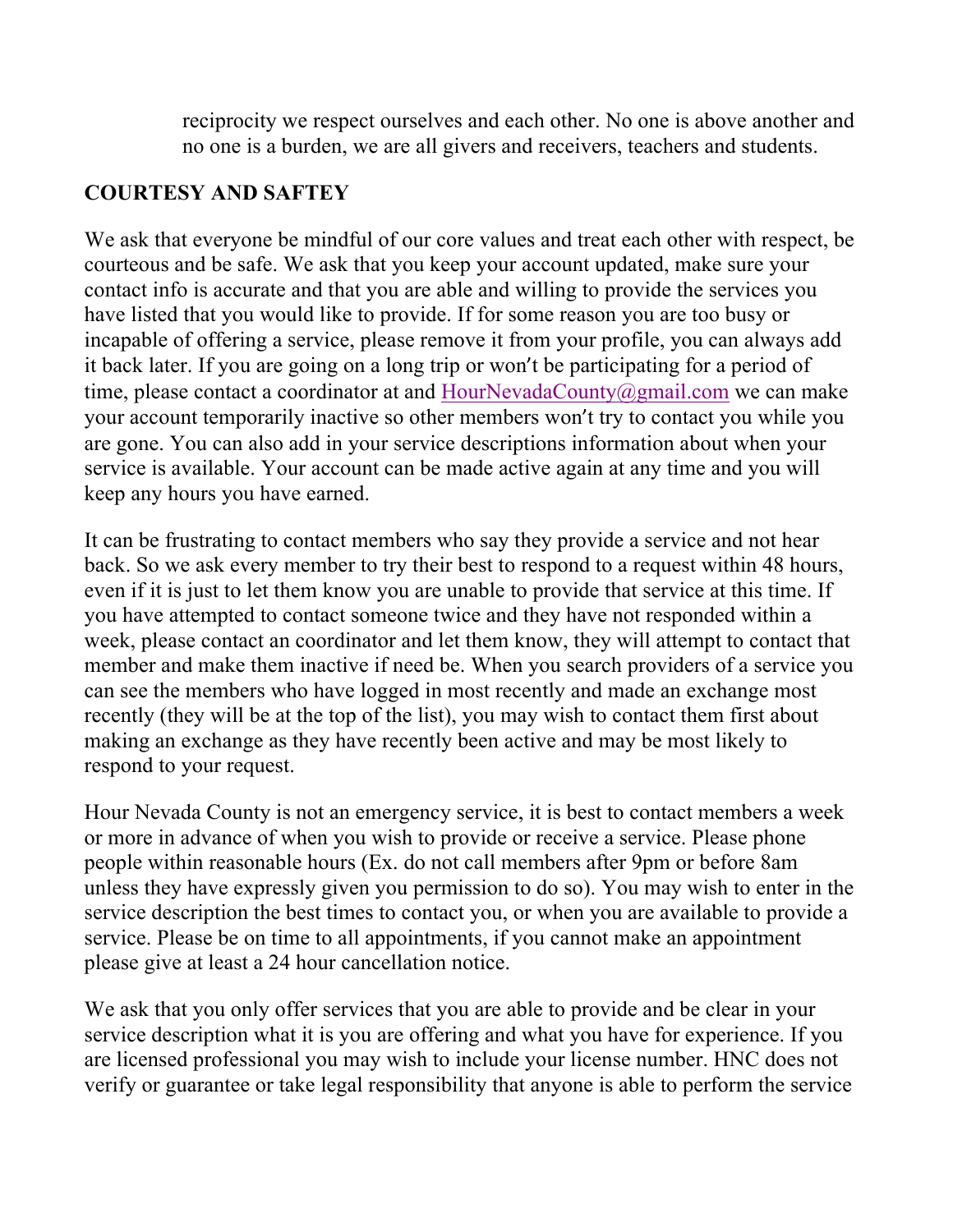that they offer, it is up to members to verify, ask for and check references. Do not invite anyone into your home, your vehicle, or around your children nor enter anyone else's home or vehicle whom you do not feel completely comfortable with (it is your responsibility to verify someone's license and insurance or decide if you are comfortable with the provider's ability to provide a service that does not require a license).

You may wish to ask other members for recommendations on who they have received services from and how their experience was. You may endorse other members using our online software (see the Member Guide). Potlucks and other HNC events are a great way to meet and get to know members in a safe environment. If you do not feel comfortable with a person or situation, then simply let the person know you are not interested in making an exchange with them at this time. Please contact a coordinator with any concerns you may have. Please do not solicit other members for personal financial gain or promote your political, religious, or other personal beliefs.

Individuals under the age of 18 may only be involved in exchanges with consent of the parent or legal guardian and with adult supervision. It is the parent/guardian's responsibility to be present or have an agreement with another adult to serve as supervisor for an exchange. Hour Nevada County adheres to federal and state guidelines governing minors. The software supports a "Guardian Angel" function that allows a parent or guardian follow the posts and communications initiated by those under their care.

If you observe anything that could be interpreted as illegal, please notify the police immediately and then notify a coordinator when you can. If there is an accident, please notify the appropriate authorities (police, fire, ambulance, etc.) and then notify a coordinator when you can. Always remember safety first and to err on the side of caution. No HNC member may possess, distribute, sell, or be under the influence of alcohol or illegal drugs during exchanges. The legal use of prescription drugs is permitted during service only if doing so does not impair the members' ability to provide or receive services safely and effectively. Inappropriate conduct may result in your account being made inactive and forfeiture of all hours earned. Elements of good will, good faith, cooperation, sharing, luck and timing affect all exchanges. Respect of another's best efforts and a "doing your best" attitude are a part of what makes exchanges work.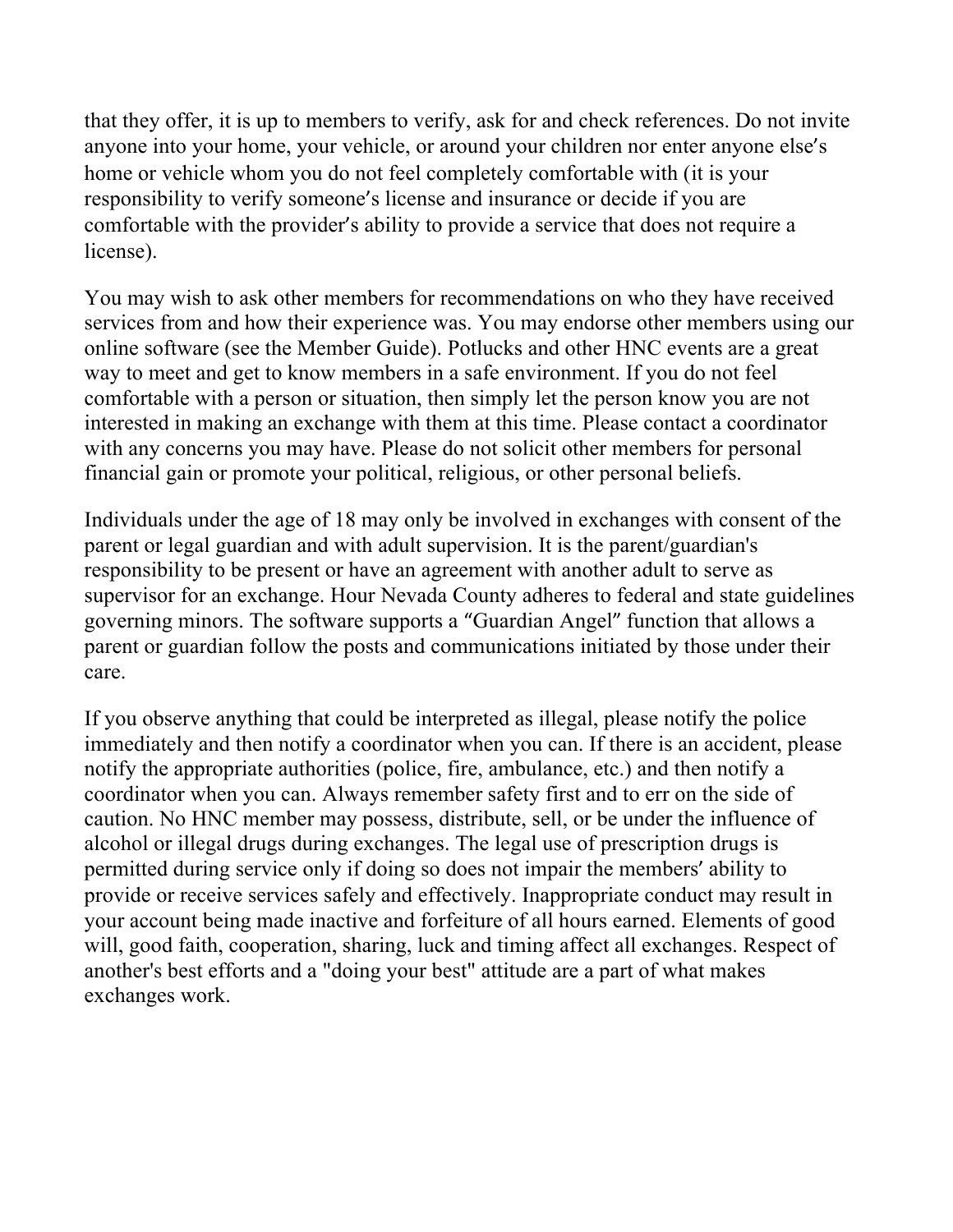### **HAPPY EXCHANGING!**

The most important key to a happy exchange is communication. Both parties should communicate their expectations clearly before the exchange. An hour is an hour, regardless of the service being provided. You can exchange hours for time spent in the service of making, repairing, maintaining, cleaning, or shopping for an item that you give to someone (ex. knitting a scarf). You can exchange time in increments of a quarter hour. If a member is traveling a far distance, they may ask to earn hours for travel time. If it takes time to prep or clean up after providing a service, a member may ask to earn hours for this time. These things should be worked out in advance before the exchange is made. If a job takes special tools, it is usually the responsibility of the receiver of the service to provide them. If the provider incurs direct expenses (ex. gas for a lawn mower), they may wish to be reimbursed for them, this should be worked out in advance and HNC takes no responsibility for money exchanging hands. Member should discuss what may be needed to complete the task and agree how the necessary materials and equipment will be obtained. If you communicate clearly before you make an exchange, you are most likely to have a positive experience. If you are unsatisfied with an exchange please notify a coordinator at HourNevadaCounty@gmail.com, they may be able to help you mediate a conflict.

You may wish to ask for an estimate of how many hours a job may take to make sure you have enough hours already earned. You are allowed to go in debt with a negative balance of hours; however we recommend that you do not go more than 10 hours in debt before you start earning hours back. There are times in our lives when we need help and for medical or other reasons are unable to offer a service, if this is the case, please contact a coordinator. We want people to be able to get what they need when the need it the most. Members can donate hours they earned to HNC's social capital fund which can then be used to help support those members of the community most in need and in times of crises. If you do not make an attempt to contact a coordinator or earn back hours your account may be made inactive. There are plenty of ways to earn hours as a Member Leader so sign up for a Member Leadership Team if you have not already done so.

Every year we ask for a donation of time or money from our members to help support the exchange and keep it vibrant and growing. On the anniversary of when you join your account will be debited 2 hours that you can earn back helping the exchange as a Member Leader or providing a service to any member in the exchange. We also ask for a donation of \$25, we understand that many of our members are low income and you can sign up for a payment plan that suits your needs, even just \$2 a month is a big help. We ask that you be an active participant and make at least 6 exchanges a year. If you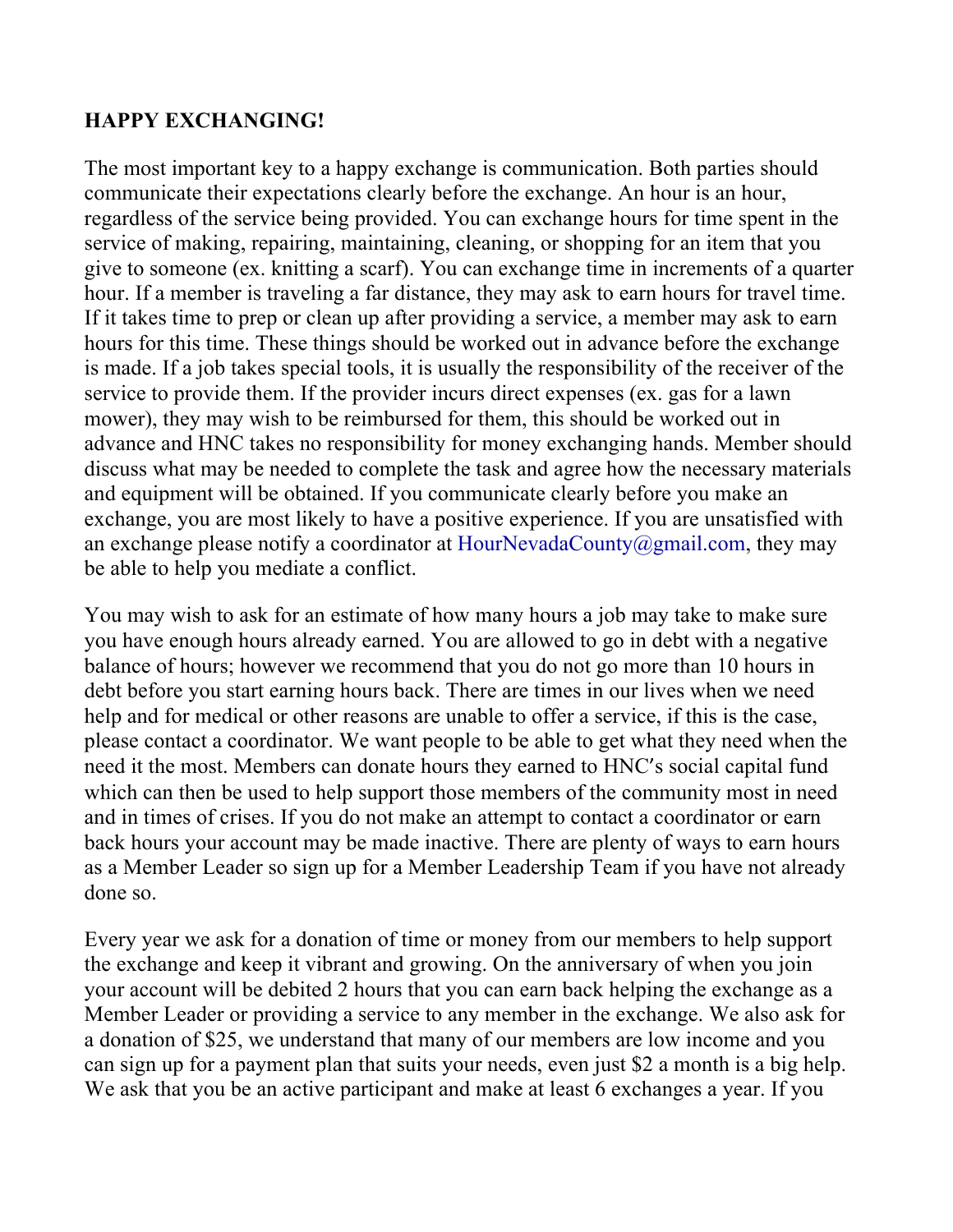are not active for 6 months or more, your account may be made inactive. You can always contact a coordinator to make your account active again and the hours you earned will still be there, they never expire.

### **REWARDS**

Members have spent the hours they earned getting health care, home weatherization, tickets to shows, tutors and taking classes, meeting people with like interests, growing their network of friends, learning new skills or developing an existing talent into a profitable revenue source like our artist collective that runs our Time Gallery. People have utilized HNC to create their own community building programs (like recycling, garden swaps, and computers for kids) and you can too! Working together there is no limit to what we can do. Hour Exchange helps turn neighbors into friends and a city into a community with a support network of people who care for and look out for each other. Entrepreneurs have utilized HNC to get services to help grow and promote their small businesses, develop a devoted client base that may become paying customers, and get great references and referrals. Organizations have used it to utilize their volunteer base more effectively, having members provide services to the larger community and donating hours back that the organization can spend getting services that their normal volunteers cannot provide, be it legal advice, accounting, or others. Please tell us if you know a business or individual that may like to sponsor HNC and show that they support building community too.

# **DISPUTE PROCESS**

Step 1. Initiate concerns to member you exchanged services with Step 2. Items to discuss/consider in handling a dispute should include the following:

a) What was the content of the original exchange negotiation around the service and expectations around the time exchange involved? Where the expectations met? Why or why not? Both parties should communicate clearly before the exchange what their expectations for the service include. Exchange discussions should include hours to complete service, transportation and commuting needs (cash for gas or credits for gas, credits for commute time), what may be needed to complete the task and agree how the necessary materials and equipment will be obtained. Any changes to this original agreement must be communicated and may be a vital component in the dispute process.

b) Did you and the other member communicate your needs, wants, and preferences related to the exchange and the exchange environment? For example,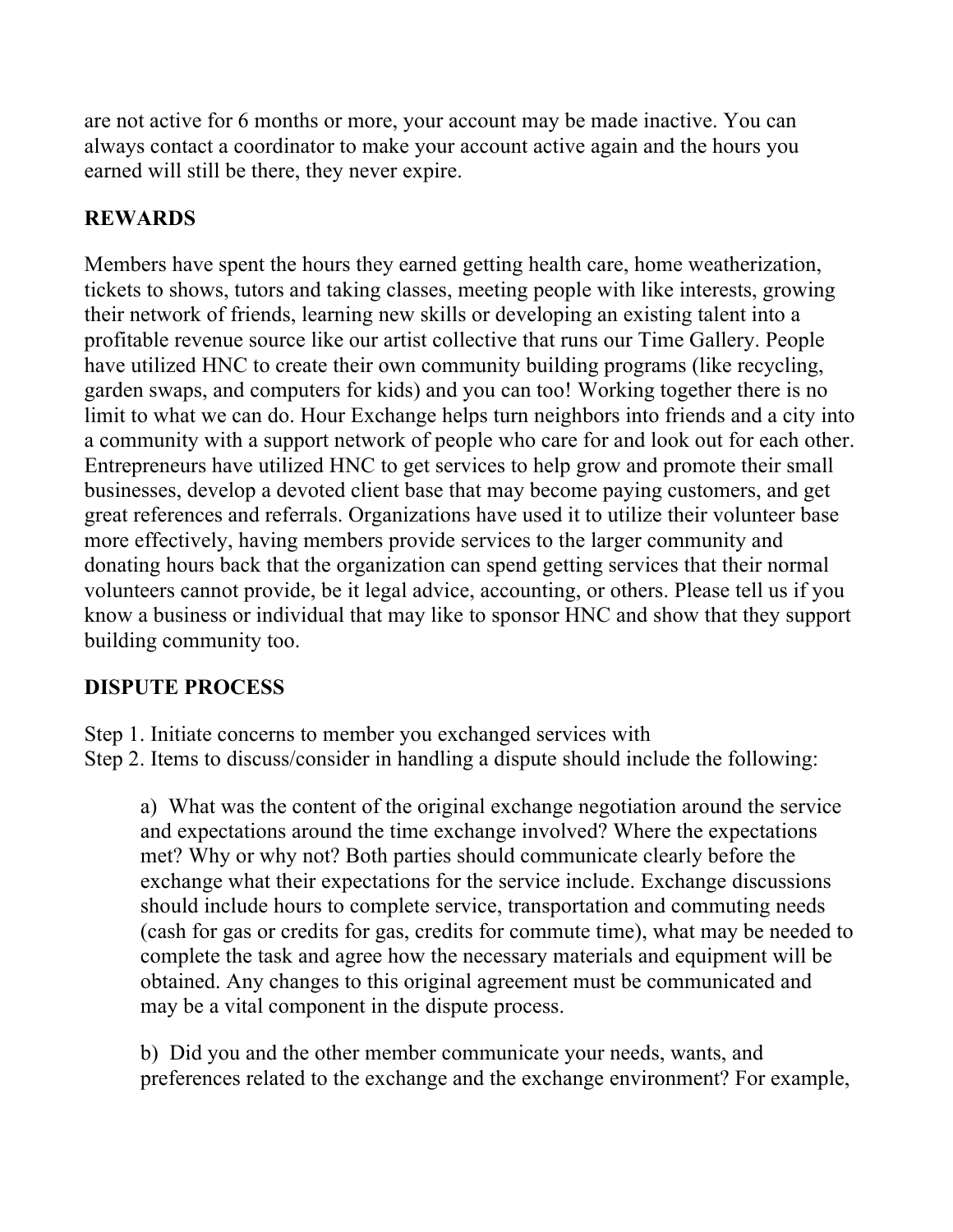smokers versus nonsmokers, no perfumes, exposure to animals, challenges/barriers within exchange, condition of car being used to transport, etc.

c) Did you discuss who will provide those materials, the cost of materials, the use of equipment not provided by person requesting service, use of equipment and hours related to equipment use? Sometimes, members want their travel time to be included in the service exchange. Sometimes, materials will be needed for an exchange such as cooking or yard work.

d) Prior to the exchange, did you get references or endorsements from other members? Did you take standard safety precautions related to working with an unknown person? Did the member accurately represent their skills, services and abilities and perform them in a safe manner? If a license is required (electrician, plumber, doctor) did you ask to see their license? You can also search licenses on the state's website at

https://www2.cslb.ca.gov/OnlineServices/CheckLicenseII/checklicense.aspx

e) Was the exchange based on services or items? Sometimes, members choose to exchange items for hours. In this case, it is up to the members to negotiate upon the number of hours an item is worth. If it is a handmade item, generally it is the time it took to make the item. If it is a previously owned or pre-purchased item the cash value and depreciation is not part of the negotiation. These exchanges are based on person-to-person negotiations and values are based on the importance assigned to them between those two members.

f) Is the dispute based on the exchange or service itself, or is there a secondary concern? Was the member on time? Was there a personality conflict?

g) Was the member under the influence of drugs/alcohol or present as impaired in a way that was a safety concern? If safety and efficacy are a concern this may be grounds for termination of membership.

h) Is there a question around the member's code of conduct? Was it malicious or unintended? This could impact how coordinators address the member. As an HNC member, you have the right not to be discriminated against on the basis of age, gender, race, ethnicity, religion, sexual orientation, or disability. Remember, members can be dismissed for unacceptable conduct. Any serious concerns should be brought to the attention of the administrative staff.

i) Disputes are handled on an individual basis. Administration takes into consideration the following areas: